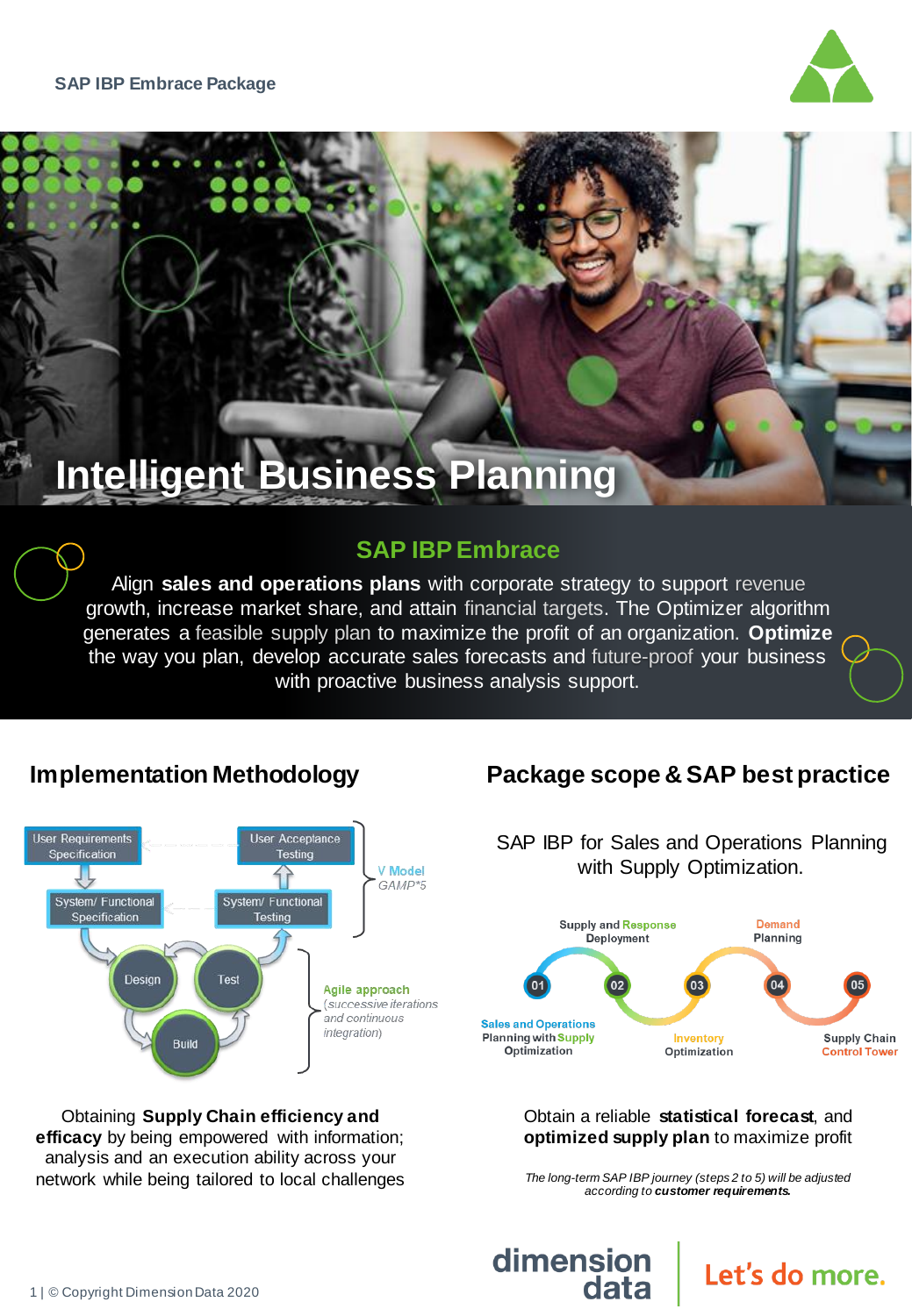



#### **The SAP IBP Embrace package scope:**

Localized Best Practice SAP IBP implementation for **Sales and Operations Planning with supply optimizer.**

### **Key service features**

|                                                                            | <b>Services benefit</b>                                                                                                                                                                                                                                                                                                                                                                                                                                           |
|----------------------------------------------------------------------------|-------------------------------------------------------------------------------------------------------------------------------------------------------------------------------------------------------------------------------------------------------------------------------------------------------------------------------------------------------------------------------------------------------------------------------------------------------------------|
| Assistance in business case<br>generation                                  | As a presales activity we do assist in the generation of a business case, this<br>is based on SAP data across various industries.                                                                                                                                                                                                                                                                                                                                 |
| Defined implementation<br>methodology                                      | Methodology and solution catering for local challenges<br>Adhere to governance.<br>Focus on adoption and ease of use.                                                                                                                                                                                                                                                                                                                                             |
| Comprehensive training                                                     | Stakeholder wide training based on best practise processes.                                                                                                                                                                                                                                                                                                                                                                                                       |
| Solution support                                                           | Hub Model for support allow sus to be flexible and more responsive in<br>providing support.                                                                                                                                                                                                                                                                                                                                                                       |
| System Integration                                                         | Utilising standard tools and methodologies for integration ensures longevity<br>of your solution and upgrade compatibility.                                                                                                                                                                                                                                                                                                                                       |
| <b>Business Analysis</b><br>(MSPS - Managed Services<br>Proactive Support) | Our Supply Chain professionals have functional and technical know ledge<br>allow ing them to monitor your planning processes and their efficacy and<br>provide recommendations.<br>We also monitor defined KPIs to ensure you are obtaining the benchmarked<br>performance<br>Our professionals search for innovative functionality as delivered (quarterly)<br>and as best to fit your organisation ensuring you keep ahead and stay ahead<br>of the competition |

## **Support Services**



### **Implementation**

SAP IBP for Sales and Operations planning with optimization **Duration:** 15 weeks **Cost:** R3.2 – R3.5 mil (**licensing** starting from R1 777 000.00 per module)



 $\mathbb{R}^2$ 

(Optional) **Duration:** 6 weeks (recommended) **Cost:** R450 000 – R550 000

### **MSRS**

Managed Services Reactive Support (Optional) **Duration:** Monthly with rolling buckets**(**40 hours recommended). **Cost:** R22000 – R25000

## **MSPS**

Managed Services Proactive Support (Optional) **Cost:** R250 000 – R300 000 per quarter (240 hours recommended)

2 | © Copyright Dimension Data 2020 The **licensing** for implementation only includes **S&OP** licensing, an additional license is required for the **Supply Optimizer**.